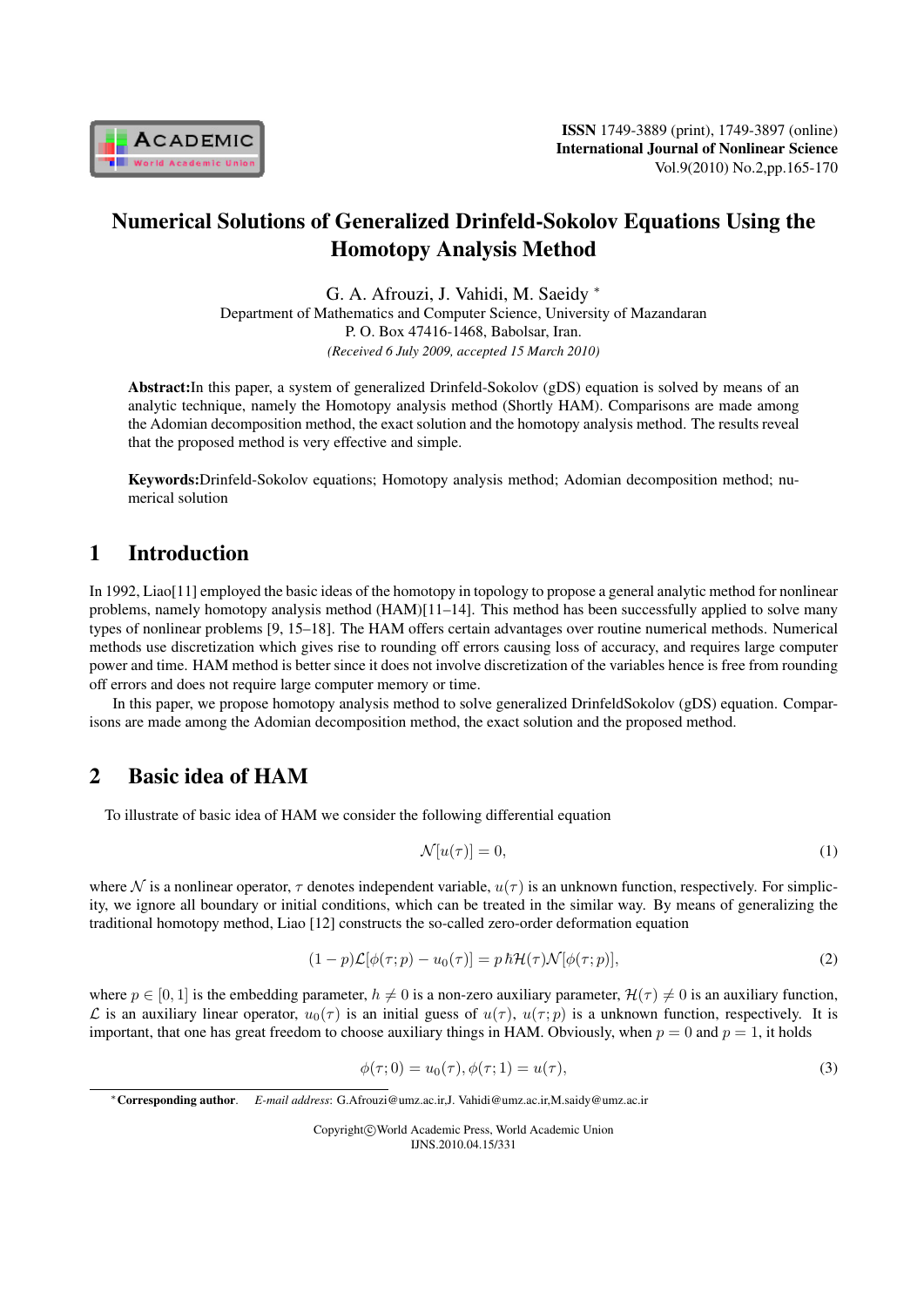respectively. Thus, as p increases from 0 to 1, the solution  $u(\tau; v)$  varies from the initial guess  $u_0(\tau)$  to the solution  $u(\tau)$ . Expanding  $u(\tau; p)$  in Taylor series with respect to p, we have

$$
\phi(\tau; p) = u_0(\tau) + \sum_{m=1}^{+\infty} u_m(\tau) p^m,
$$
\n(4)

where

$$
u_m(\tau) = \frac{1}{m!} \frac{\partial^m \phi(\tau; p)}{\partial p^m} |_{p=0}.
$$
\n(5)

If the auxiliary linear operator, the initial guess, the auxiliary parameter  $\hbar$ , and the auxiliary function are so properly chosen, the series (4) converges at  $p = 1$ , then we have

$$
u(\tau) = u_0(\tau) + \sum_{m=1}^{+\infty} u_m(\tau),
$$
\n(6)

which must be one of solutions of original nonlinear equation, as proved by[12]. As  $\hbar = -1$  and  $\mathcal{H}(\tau) = 1$ , Eq. (2) becomes

$$
(1-p)\mathcal{L}[\phi(\tau;p) - u_0(\tau)] + p \mathcal{N}[\phi(\tau;p)] = 0,
$$
\n<sup>(7)</sup>

which is used mostly in the homotopy perturbation method [6], where as the solution obtained directly, without using Taylor series [5, 7, 8, 10]. According to the definition (5), the governing equation can be deduced from the zero-order deformation equation (2). Define the vector

$$
\vec{u}_n = \{u_0(\tau), u_1(\tau), \ldots, u_n(\tau)\}.
$$

Differentiating equation (2)  $m$ -times with respect to the embedding parameter  $p$  and then setting  $p = 0$  and finally dividing them by  $m!$ , we have the so-called  $m$ th-order deformation equation

$$
\mathcal{L}[u_m(\tau) - \chi_m u_{m-1}(\tau)] = \hbar \mathcal{H}(\tau) \mathcal{R}_m(\vec{u}_{m-1}), \tag{8}
$$

where

$$
\mathcal{R}_m(\vec{u}_{m-1}) = \frac{1}{(m-1)!} \frac{\partial^{m-1} \mathcal{N}[\phi(\tau;p)]}{\partial p^{m-1}}|_{p=0}.
$$
\n(9)

and

$$
\chi_m = \left\{ \begin{array}{ll} 0, & m \leqslant 1, \\ 1, & m > 1. \end{array} \right. \tag{10}
$$

It should be emphasized that  $u_m(\tau)$  for  $m \geqslant 1$  is governed by the linear equation (8) under the linear boundary conditions that come from original problem, which can be easily solved by symbolic computation software such as Matlab. For the convergence of the above method we refer the reader to Liao's work [12] . If Eq. (1) admits unique solution, then this method will produce the unique solution. If equation (1) does not possess unique solution, the HAM will give a solution among many other (possible) solutions.

#### 3 Application

In order to assess the advantages and the accuracy of homotopy analysis method for solving nonlinear equations, we will consider the following example.

Example 1 *We consider the* generalized Drinfeld-Sokolov *equations (gDS) equations in two space dimension:*

$$
u_t + u_{xxx} - 6uu_x - 6(v^\alpha)_x = 0, \qquad v_t - 2v_{xxx} + 6uv_x = 0.
$$
 (11)

where  $\alpha$  is a constant. The multiple soliton-like solution of Eqs. (11) when  $\alpha = 2$  obtained in[19] as follows:

$$
u(x,t) = \frac{-b_1^2 - 4k^4}{4k^2} + 2k^2 \tanh^2(kx + \frac{3b_1^2 + 4k^4}{2k}t), \quad v(x,t) = b_1 \tanh(kx + \frac{3b_1^2 + 4k^4}{2k}t). \tag{12}
$$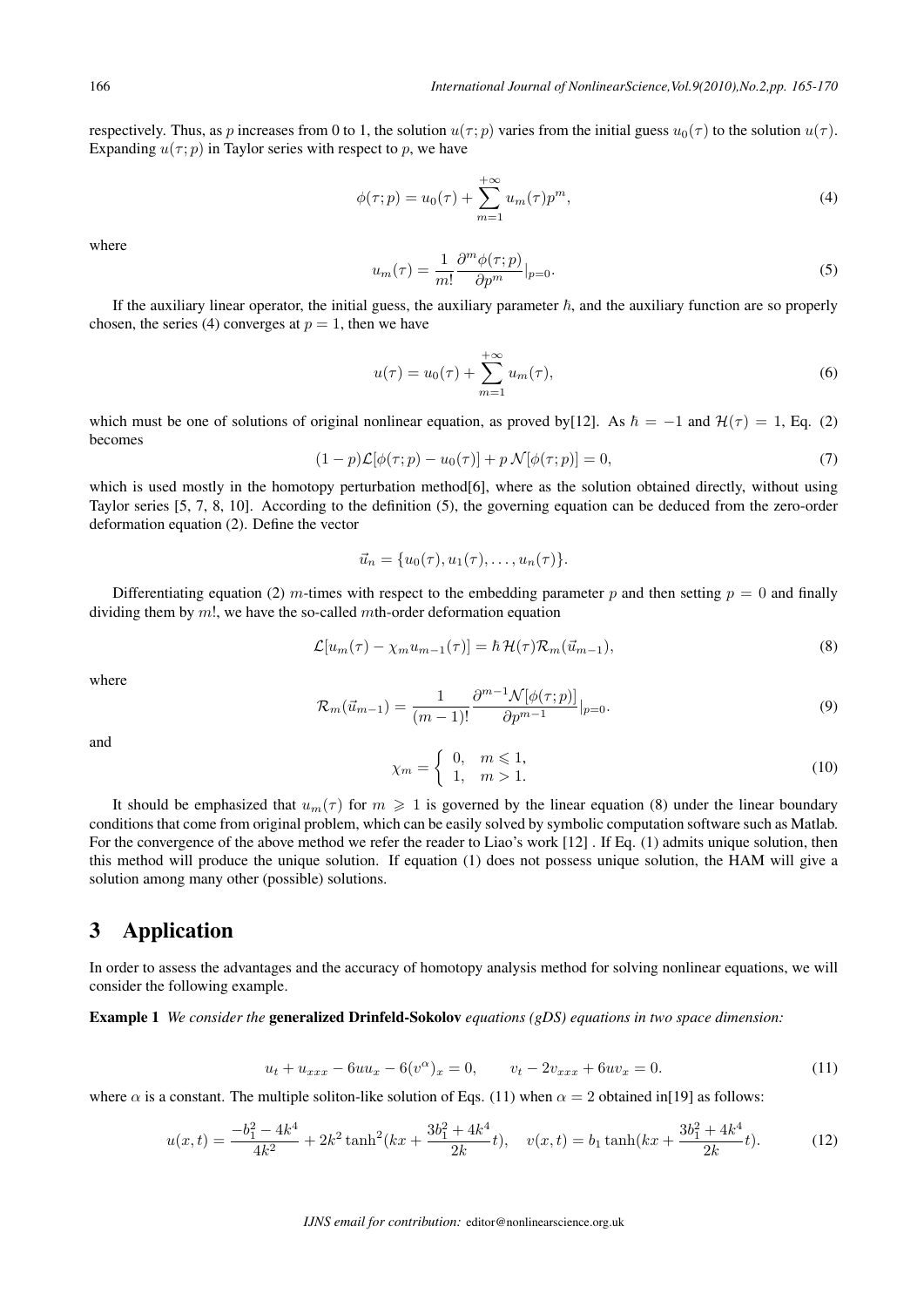To solve the Eqs. (11) by means of homotopy analysis method, we choose the linear operator

$$
\mathcal{L}_i[\phi_i(x,t;p)] = \frac{\partial \phi_i(x,t;p)}{\partial t}, \quad i = 1, 2. \tag{13}
$$

The inverse operator  $\mathcal{L}_i^{-1}$  is given by

$$
\mathcal{L}_i^{-1}(\cdot) = \int_0^t (\cdot)ds, \quad i = 1, 2. \tag{14}
$$

We now define a nonlinear operators as:

$$
\mathcal{N}_1[\phi_1, \phi_2] = \frac{\partial \phi_1(x, t; p)}{\partial t} + \frac{\partial^3 \phi_1(x, t; p)}{\partial x^3} - 6\phi_1(x, t; p)\frac{\partial \phi_1(x, t; p)}{\partial x} - 6\frac{\partial \phi_2(x, t; p)}{\partial x},
$$
\n
$$
\mathcal{N}_2[\phi_1, \phi_2] = \frac{\partial \phi_2(x, t; p)}{\partial t} - 2\frac{\partial^3 \phi_2(x, t; p)}{\partial x^3} + 6\phi_1(x, t; p)\frac{\partial \phi_2(x, t; p)}{\partial x}.
$$
\n(15)

Using above definition, we construct the zeroth-order deformation equations:

$$
(1-p)\mathcal{L}_1[\phi_1(x,t;p) - u_0(x,t)] = p \hbar_1 \mathcal{N}_1[\phi_1, \phi_2],
$$
  
\n
$$
(1-p)\mathcal{L}_2[\phi_2(x,t;p) - v_0(x,t)] = p \hbar_2 \mathcal{N}_2[\phi_1, \phi_2].
$$
\n(16)

For  $p = 0$  and  $p = 1$ , we can write

$$
\begin{aligned}\n\phi_1(x,t;0) &= u_0(x,t), \quad \phi_2(x,t;0) = v_0(x,t), \\
\phi_1(x,t;1) &= u(x,t), \quad \phi_2(x,t;1) = v(x,t).\n\end{aligned} \tag{17}
$$

Thus, we obtain the  $m$ th-order deformation equations:

$$
\mathcal{L}_1[u_m(x,t) - \chi_m u_{m-1}(x,t)] = \hbar_1 \mathcal{H}_1(x,t) \mathcal{R}_{1,m}(\vec{u}_{m-1}),
$$
  
\n
$$
\mathcal{L}_2[v_m(x,t) - \chi_m v_{m-1}(x,t)] = \hbar_2 \mathcal{H}_2(x,t) \mathcal{R}_{2,m}(\vec{v}_{m-1}), \quad (m \ge 1),
$$
\n(18)

With initial condutions:

$$
u_m(x,0) = 0,
$$
  
\n
$$
v_m(x,0) = 0,
$$
  
\n
$$
(u_m)_t(x,0) = 0,
$$
  
\n
$$
(v_m)_t(x,0) = 0.
$$
  
\n(19)

When  $\alpha = 2$  we have:

$$
\mathcal{R}_{1,m}(\vec{u}_{m-1}) = \frac{\partial u_{m-1}}{\partial t} + \frac{\partial^3 u_{m-1}}{\partial x^3} - 6 \sum_{i=0}^{m-1} u_i \frac{\partial u_{m-1-i}}{\partial x} - 12 \sum_{i=0}^{m-1} v_i \frac{\partial v_{m-1-i}}{\partial x},
$$
  

$$
\mathcal{R}_{2,m}(\vec{v}_{m-1}) = \frac{\partial v_{m-1}}{\partial t} - 2 \frac{\partial^3 v_{m-1}}{\partial x^3} + 6 \sum_{i=0}^{m-1} u_i \frac{\partial v_{m-1-i}}{\partial x}.
$$
 (20)

Now the solution of the *mth*-order deformation equations (18-19)

$$
u_m(x,t) = \chi_m u_{m-1}(x,t) + \hbar_1 \mathcal{H}_1(x,t) \mathcal{L}_1^{-1} [\mathcal{R}_{1,m}(\vec{u}_{m-1})],
$$
  
\n
$$
v_m(x,t) = \chi_m v_{m-1}(x,t) + \hbar_2 \mathcal{H}_2(x,t) \mathcal{L}_2^{-1} [\mathcal{R}_{2,m}(\vec{v}_{m-1})].
$$
\n(21)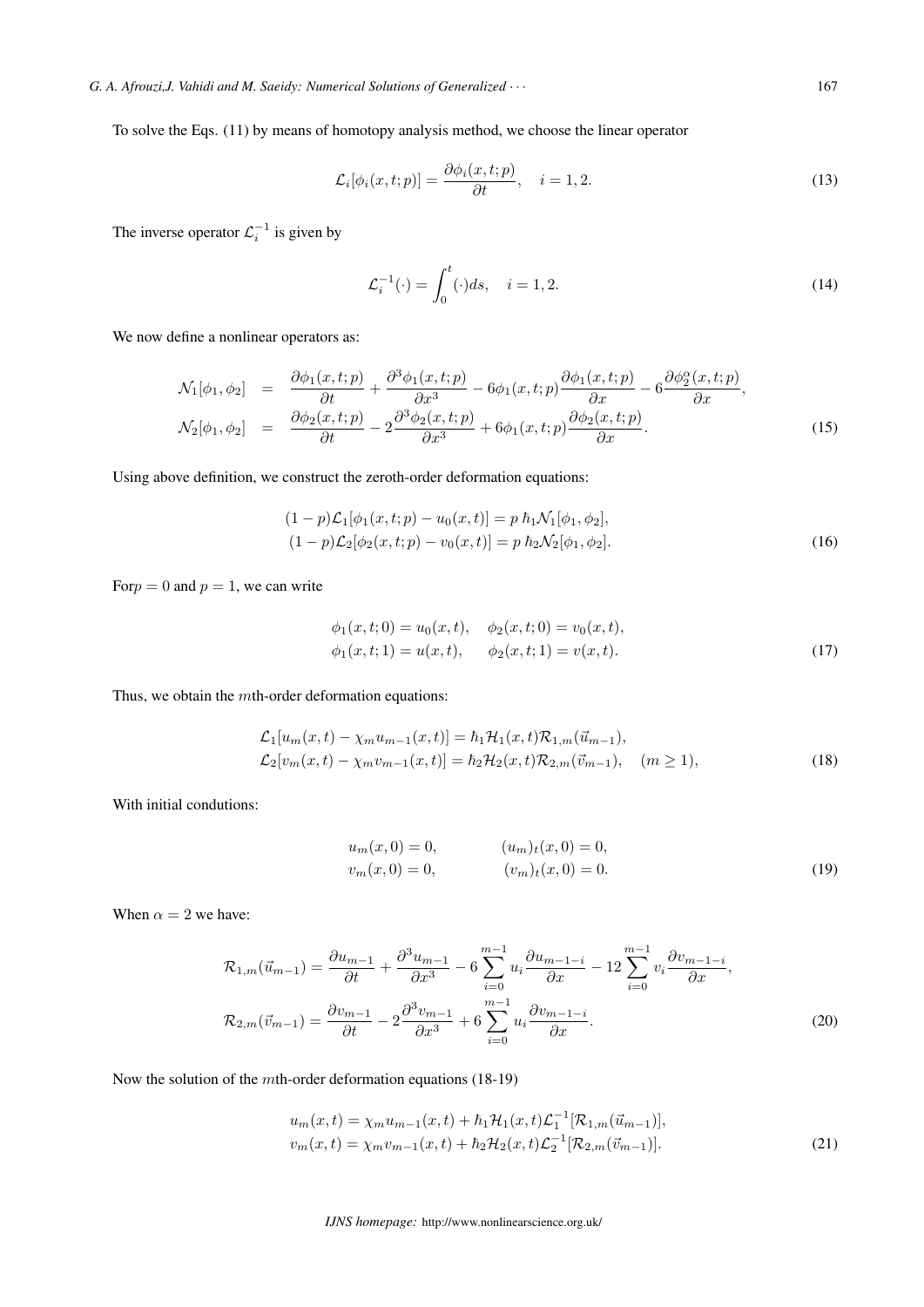We start with an initial approximation  $u_0(x,t) = \frac{-b_1^2 - 4k^4}{4k^2} + 2k^2 \tanh^2(kx)$ ,  $v_0(x,t) = b_1 \tanh(kx)$ , we can obtain directly the other components as:

$$
u_1(x,t) = h_1 \left[ (-32k^5(1-\tanh^2(kx))^2 \tanh(kx)t + 16k^5t \tanh^3(kx)(1-\tanh^2(kx)) \right. \left. - 24k^3t((- \frac{1}{4}b_1^2 - k^4)k^2 + 2k^2 \tanh^2(kx))(1-\tanh^2(kx)) \tanh(kx) \right. \left. - 12b_1^2 \tanh(kx)(1-\tanh^2(kx)kt) \right], \n u_2(x,t) = \frac{1}{2}h_1tk \left( -48h_1k^8 \tanh^3(kx) + 24h_1b_1^2 \tanh^3(kx) - 24h_1b_1^2 \tanh(kx) \right. \left. + 48h_1k^8 \tanh(kx) - 64h_1k^3 \tanh(kx) + 64h_1k^4 \tanh^3(kx) \right. \left. - 504th_1k^7 \tanh^4(kx)b_1^2 + 288th_1b_1b_1k^3 \tanh^4(kx) - 54th_1k^3b_1^4 \tanh^4(kx) - \cdots \right. \n\vdots \n v_1(x,t) = h_2k^3t \left[ 4b_1(1-\tanh^2(kx))^2 - 8k^3tb_1 \tanh^2(kx)(1-\tanh^2(kx)) \right. \n\left. + 6((- \frac{1}{4}b_1^2 - k^4)k^2 + 2k^2 \tanh^2(kx))b_1(1-\tanh^2(kx))kt \right]
$$
  
\n
$$
v_2(x,t) = \frac{1}{4}h_2tb_1k^2 \left( 16k - 16\tanh^2(kx) - 24k^5 - 6b_1^2k - 6h_2b_1^2k - 24h_2k^5 \right. \n\left. + 16h_2k + 9th_2k^4b_1^4 \tanh^3(kx) - 192th_2b_1^2k^4 \tanh^3(kx) + 72th_2b_1^2k^4 \tanh^5(kx) - 9th_2k^4b_1^4 \tanh(kx) + 120th_2b_1^2k^4 \tanh(kx) + 72th_1b_1^2k^4 \t
$$

For numerical comparisons purposes, we construct the solution  $u(x, t)$  and  $v(x, t)$ 

$$
\lim_{n \to \infty} \phi_n = u(x, t), \qquad \lim_{n \to \infty} \psi_n = v(x, t),
$$

where  $\phi_n = \sum_{k=0}^n u_k(x, t)$  and  $\psi_n = \sum_{k=0}^n v_k(x, t)$ ,  $n \ge 0$ .

#### 4 Numerical results

We now present a numerical results in which  $b_1 = 0.001$ ,  $k = 0.01$ ,  $\hbar_1 = -10^{-5}$ ,  $\hbar_2 = -10^{-9}$ ,  $\mathcal{H}_1(x,t) =$  $\mathcal{H}_2(x,t) = 1$ ,  $n = 4$ . In tables (1-4) we have presented error of approximate solutions by 5th-order HAM for different value of  $\hbar$ .

Table.1: The comparison of the results of the HAM( $\hbar_1 = -10^{-5}$ , $\hbar_2 = -10^{-9}$ ) with the analytical solution  $u(x, t)$ (12)

| $t_i/x_i$ | 0.2                      | 0.4                      | 0.6                      | 0.8                      | 10                       |
|-----------|--------------------------|--------------------------|--------------------------|--------------------------|--------------------------|
| 0.2       | $4.6083 \times 10^{-16}$ | $9.2164 \times 10^{-16}$ | $1.3824 \times 10^{-15}$ | $1.8432 \times 10^{-15}$ | $2.3038 \times 10^{-15}$ |
| 0.4       | $9.2166 \times 10^{-16}$ | $1.8433 \times 10^{-15}$ | $2.7649 \times 10^{-15}$ | $3.6863 \times 10^{-15}$ | $4.6077 \times 10^{-15}$ |
| 0.6       | $1.3825 \times 10^{-15}$ | $2.7649 \times 10^{-15}$ | $4.1473 \times 10^{-15}$ | $5.5295 \times 10^{-15}$ | $6.9115 \times 10^{-15}$ |
| 0.8       | $1.8433 \times 10^{-15}$ | $3.6866 \times 10^{-15}$ | $5.5297 \times 10^{-15}$ | $7.3727 \times 10^{-15}$ | $9.2154 \times 10^{-15}$ |
| 1.0       | $2.3042 \times 10^{-15}$ | $4.6082 \times 10^{-15}$ | $6.9122 \times 10^{-15}$ | $9.2159 \times 10^{-15}$ | $1.1519 \times 10^{-14}$ |

Table.2: The comparison of the results of the the ADM( $\hbar_1 = \hbar_2 = -1$ ) with the analytical solution  $u(x, t)$ (12)

| $t_i/x_i$     | 02                       | 04                       | 06                       | 08                       | 10                       |
|---------------|--------------------------|--------------------------|--------------------------|--------------------------|--------------------------|
| 0.2           | $4.9287 \times 10^{-11}$ | $9.8563 \times 10^{-11}$ | $1.4784 \times 10^{-10}$ | $1.9710 \times 10^{-10}$ | $2.4637 \times 10^{-10}$ |
| 0.4           | $9.8595 \times 10^{-11}$ | $1.9715 \times 10^{-10}$ | $2.9569 \times 10^{-10}$ | $3.9423 \times 10^{-10}$ | $4.9275 \times 10^{-10}$ |
| $0.6^{\circ}$ | $1.4792 \times 10^{-10}$ | $2.9575 \times 10^{-10}$ | $4.4357 \times 10^{-10}$ | $5.9137 \times 10^{-10}$ | $7.3916 \times 10^{-10}$ |
| 0.8           | $1.9727 \times 10^{-10}$ | $3.9437 \times 10^{-10}$ | $5.9146 \times 10^{-10}$ | $7.8854 \times 10^{-10}$ | $9.8558 \times 10^{-10}$ |
| 1.0           | $2.4664 \times 10^{-10}$ | $4.9302 \times 10^{-10}$ | $7.3938 \times 10^{-10}$ | $9.8572 \times 10^{-10}$ | $1.2320 \times 10^{-09}$ |

Table.3: The comparison of the results of the HAM( $\hbar_1 = -10^{-5}$ , $\hbar_2 = -10^{-9}$ ) with the analytical solution  $v(x, t)$ (12)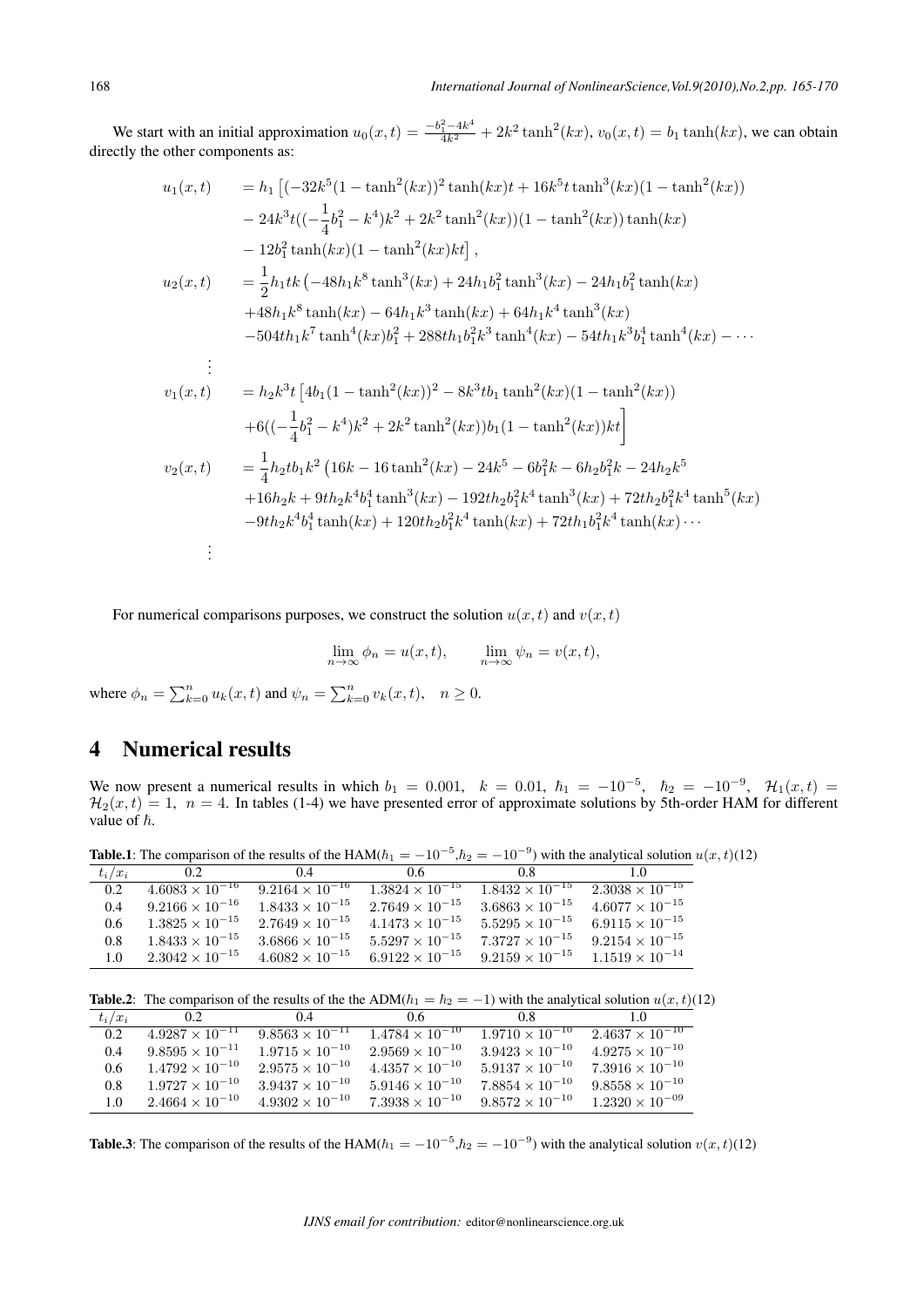| $t_i/x_i$     | 02                       | 04                       | 06                       | 08                                  | 10                       |
|---------------|--------------------------|--------------------------|--------------------------|-------------------------------------|--------------------------|
| 0.2           | $3.0400 \times 10^{-12}$ | $3.0400 \times 10^{-12}$ | $3.0399 \times 10^{-12}$ | $3.\overline{0398 \times 10^{-12}}$ | $3.0397 \times 10^{-12}$ |
| 0.4           | $6.0800 \times 10^{-12}$ | $6.0799 \times 10^{-12}$ | $6.0798 \times 10^{-12}$ | $6.0796 \times 10^{-12}$            | $6.0794 \times 10^{-12}$ |
| $0.6^{\circ}$ | $9.1200 \times 10^{-12}$ | $9.1199 \times 10^{-12}$ | $9.1197 \times 10^{-12}$ | $9.1194 \times 10^{-12}$            | $9.1191 \times 10^{-12}$ |
| 0.8           | $1.2160 \times 10^{-11}$ | $1.2160 \times 10^{-11}$ | $1.2160 \times 10^{-11}$ | $1.2159 \times 10^{-11}$            | $1.2159 \times 10^{-11}$ |
| 1.0           | $1.5200 \times 10^{-11}$ | $1.5200 \times 10^{-11}$ | $1.5199 \times 10^{-11}$ | $1.5199 \times 10^{-11}$            | $1.5198 \times 10^{-11}$ |
|               |                          |                          |                          |                                     |                          |

Table.4: The comparison of the results of the the ADM( $\hbar_1 = \hbar_2 = -1$ ) with the analytical solution  $v(x, t)$ (12)

| $t_i/x_i$     | 0.2.                                | 0.4                      | 0.6                      | 08                       | 1.0                      |
|---------------|-------------------------------------|--------------------------|--------------------------|--------------------------|--------------------------|
| 0.2           | $8.0304 \times \overline{10^{-10}}$ | $8.0303 \times 10^{-10}$ | $8.0301 \times 10^{-10}$ | $8.0299 \times 10^{-10}$ | $8.0296 \times 10^{-10}$ |
| 0.4           | $1.6061 \times 10^{-09}$            | $1.6061 \times 10^{-09}$ | $1.6060 \times 10^{-09}$ | $1.6060 \times 10^{-09}$ | $1.6059 \times 10^{-09}$ |
| $0.6^{\circ}$ | $2.4091 \times 10^{-09}$            | $2.4091 \times 10^{-09}$ | $2.4090 \times 10^{-09}$ | $2.4090 \times 10^{-09}$ | $2.4089 \times 10^{-09}$ |
| 0.8           | $3.2122 \times 10^{-09}$            | $3.2121 \times 10^{-09}$ | $3.2121 \times 10^{-09}$ | $3.2120 \times 10^{-09}$ | $3.2119 \times 10^{-09}$ |
| 1.0           | $4.0152 \times 10^{-09}$            | $4.0151 \times 10^{-09}$ | $4.0151 \times 10^{-09}$ | $4.0150 \times 10^{-09}$ | $4.0148 \times 10^{-09}$ |

Numerical approximations show a high degree of accuracy and in most cases  $\phi_n$  and  $\psi_n$ , the *n*-term approximations for *u* and *v*, respectively are accurate for quite low values of  $n$ . The numerical results we obtained justify the advantage of this methodology. It is evident that the overall errors can be made smaller by adding new terms of the decomposition series.

In figs (1- 4) we have presented approximate and exact solutions by 4th-order HAM for  $\hbar_1 = -10^{-5}$ ,  $\hbar_2 = -10^{-9}$ .





Fig3. (The 4th-order HAM approximate  $v(x,t)$ ) Fig4. (The multiple soliton-like solution  $v(x,t)$ )



Fig1. (The 4th-order HAM approximate  $u(x,t)$ ) Fig2. (The multiple soliton-like solution  $u(x,t)$ )